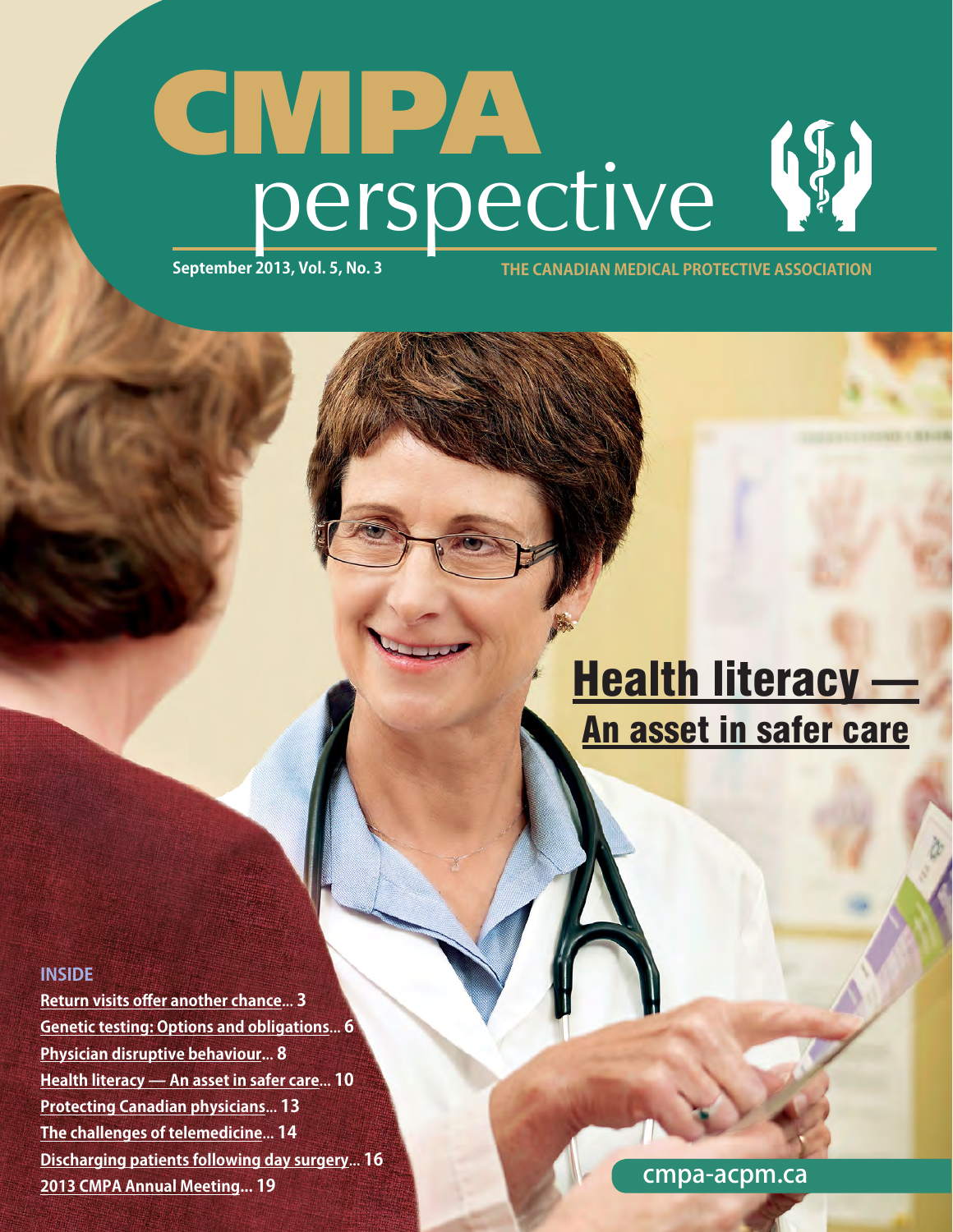<span id="page-1-0"></span>

# Health literacy — An asset in safer care

Canada has one of the most highly-educated populations in the world, yet many Canadians do not have the skills necessary to adequately manage their health and healthcare needs.

There are more people in this country with low levels of health literacy (60%) than of literacy (48%).1 The challenge for physicians is to identify the issue and incorporate methods of clear communication that allow patients to understand medical information.

#### **WHAT IS HEALTH LITERACY AND WHY DOES IT MATTER?**

Health literacy is content specific. An individual may be able to read and write in certain contexts, but struggle to comprehend health-related vocabulary, materials, and instructions.

Health literacy involves a complex set of abilities which include being able to read and act upon health information, being able to communicate needs to health professionals, and being able to understand and act on health instructions. Many studies show that people of all ages and from all races, income, and education levels may have difficulty processing the information required to make basic health decisions.

As well, growing evidence links low levels of health literacy with increased negative health outcomes,2 for example in managing diabetes and health issues related to blood pressure. Low health literacy can also delay diagnosis, and affect medication compliance, return visits, quality of life, hospitalization, and mortality.3

### **IDENTIFYING ISSUES — CONFIRMING COMPREHENSION**

The hectic pace of a physician's office, or of a clinic or hospital, makes it easy to overlook red flags that could indicate a patient is unable to provide accurate medical information or has not completely understood the healthcare discussion.

Several indicators may alert physicians to the need to confirm comprehension.4 For example, medical forms may not have been filled in completely or accurately. Patients who frequently miss appointments or fail to follow through with laboratory tests or referrals to consultants may not have totally understood the medical instructions. The inability to name the medication prescribed, explain why it has been prescribed, and when it should be taken could well be another indication of weak health literacy skills.

# **Does the patient understand the medical condition?** <sup>5</sup>

A stylish, well-dressed woman in her late 50s is asked what medications she takes. She says Lithium… and no, she doesn't know what it is, but she does know that she follows doctor's orders. On reviewing the label of her prescription, it is noted that she actually takes Lipitor and not Lithium. She has high cholesterol and is not a manic depressive.

# **Is the issue easy to spot?**

A newly-arrived patient with diabetes speaks little or no English and is visibly bewildered by terms like blood glucose levels and hemoglobin A1C tests.

# **Or is it hidden?**

A middle-aged mom is too ashamed to let on that she does not understand the words in the brochure on mammograms which her doctor has handed to her.

# **Is it typical?**

An elderly patient with multiple medical conditions does not take his medication as often as he should because he is confused about which pills to take and when to take them.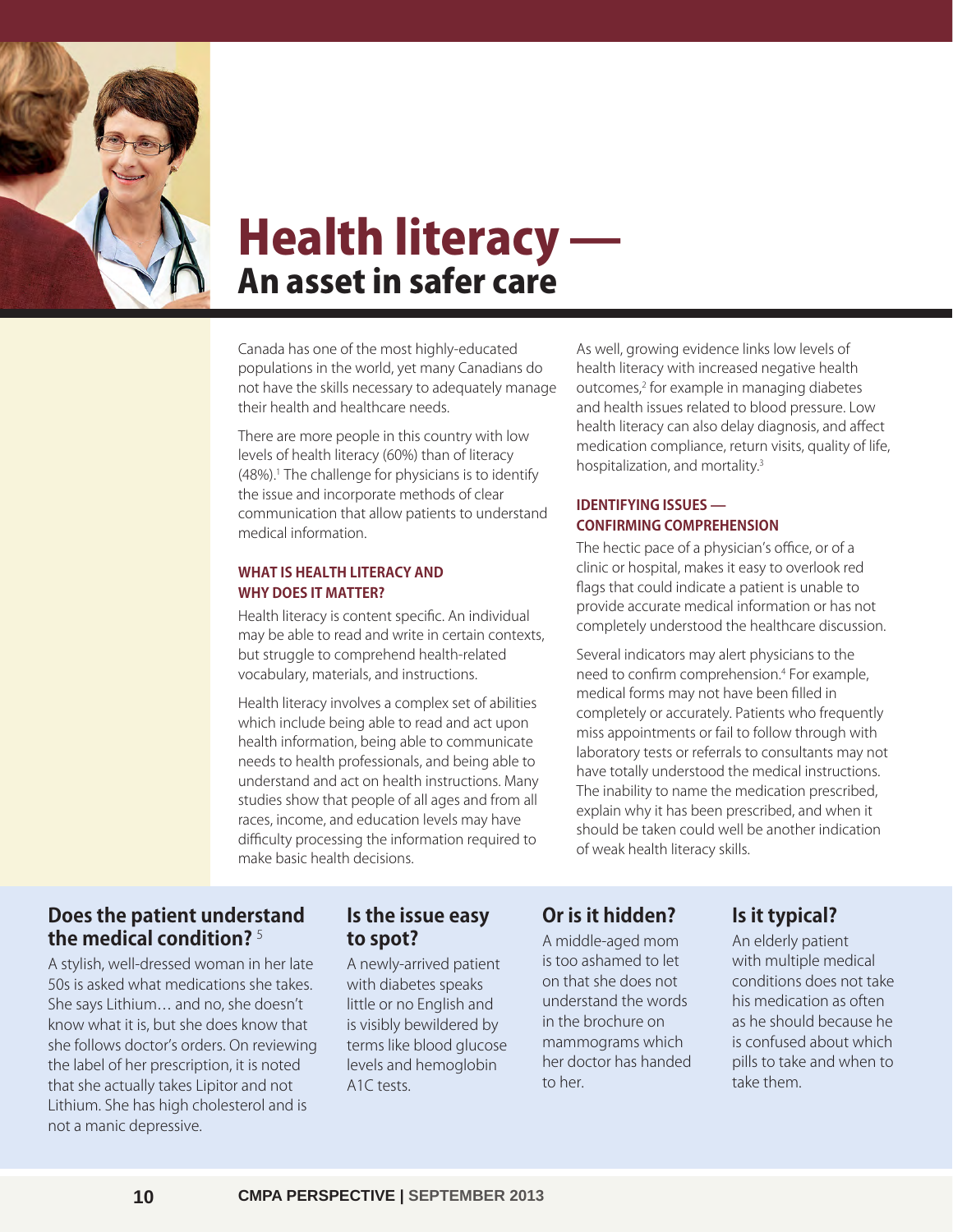Physicians' increasing use of technology adds an additional concern when it comes to patient comprehension. Computer or ehealth literacy, while providing more efficient healthcare, may be aggravating the understanding of medical information for some patients. There are risks with providing patients with online information or engaging in electronic communication when a patient's computer literacy skills are weak. Before engaging with patients electronically, physicians should discuss how and when these systems are used, and take reasonable steps to confirm patient understanding.

Some health literacy issues are visible, while others are difficult to pinpoint. Patients may feel intimidated or embarrassed to admit they do not understand their physicians' explanations. Personal barriers, cultural beliefs, or social stigma may also make it difficult for individuals to gain proficiency in health literacy skills. Some people may feel they do not deserve more time with a doctor, while others are overwhelmed by their health condition.

Asking patients, in a respectful manner, to paraphrase what has just been explained may help physicians assess the level of comprehension: "So, let's go over this once more just to make sure that I was able to explain this clearly enough. Can you tell me what you will do and how you will do it when you are at home?"

If strategies confirming comprehension are undertaken in a sensitive manner, physicians will not risk insulting patients.

#### **HEALTH LITERACY AND INFORMED CONSENT**

Much of a physician's work is done on the basis of consent that is implied either by the words or the behaviour of patients or by the circumstances under which treatment is given. When the

treatment is likely to be more than mildly painful, when it carries appreciable risk, or when it will result in surgery, verbal or written expressed consent is required. For consent to treatment to be considered valid, it must be an "informed" consent, meaning that patients have been provided with information that allows them to reach an informed decision.

The explanation given by the physician, the dialogue between physician and patient about the proposed treatment, is an all important element of the consent process. The consent form itself is not the "consent." It is simply evidence — written confirmation — that the explanations were given and that the patient agreed to what was proposed.

Ethical and legal responsibility requires the physician to take steps to be reasonably confident that the patient has understood the information provided, particularly if there are language difficulties or emotional issues. By engaging in personal dialogue with a patient, the physician will be placed in the best possible position to be relatively satisfied that the patient understands the consent explanation.

In some cases, it might be suggested that a patient bring a friend or relative to an appointment during which the physician will provide medical counsel. If language is the issue, an interpreter may help the patient to review specific instructions.

A note by the physician in the record at the time of consent explanations can later serve as confirmation that a patient was appropriately informed, particularly if the note refers to any special points which may have been raised during the discussion.

8

**Or is it unusual?**

A Spanish-speaking international student understands that his prescription calls for a dose of 11 pills per day, instead of one… even though 'once a day' is clear and legible on the label… 'once' means 11 in Spanish.